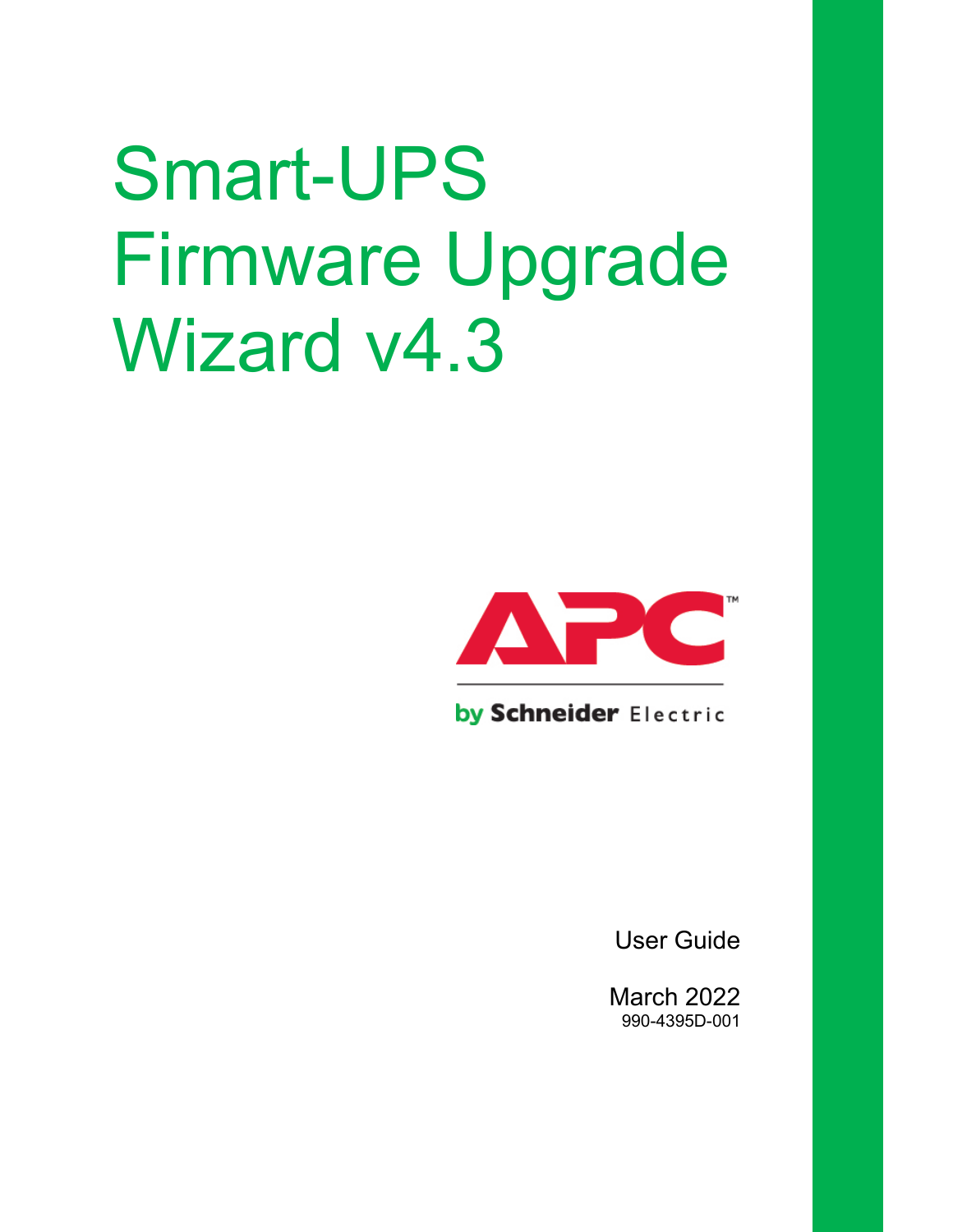#### **Introduction**

The Firmware Upgrade Wizard provides the following features:

- $\circ$  It supports upgrading the firmware on designated devices, see [Supported Devices.](#page-1-0)
- $\circ$  It can upgrade your device using serial or USB, the exact method depending on the device itself.
- $\circ$  It supports automatic filtering of compatible firmware images from a directory of images.
- $\circ$  It bundles the latest compatible firmware files for supported devices with the tool.
- $\circ$  It includes bug fixes, and has added compatibility with more devices.

**Note:** For UPS devices with a SmartSlot, UPS firmware upgrades can also be carried out using a UPS Network Management Card. The detailed process is provided in the "Upgrading Firmware" section of the UPS Network Management Card 2 User Guide. The document is located in the documentation tab [here.](http://www.apc.com/products/resource/include/techspec_index.cfm?base_sku=AP9630&tab=documentation)

#### **System Requirements**

The system requirements are as follows:

- o Operating systems: 64-bit Microsoft® Windows® 7, Windows 2016, Windows 8.1, Windows 10, Windows Sever 2016, Windows Server 2019 and Windows Server 2022.
- $\circ$  Computer screen graphics: Resolution of 800x600 with 16-bit colors (65536 colors) or higher.

#### **Serial Connection**

Use the serial cable provided along with the UPS to connect the computer to the device being updated, via a DE-9/DB-9 serial communications port.

#### **USB Connection**

Use the USB cable provided along with the UPS to connect the computer to the device being updated.

**Note:** You should not use serial to USB converters or other devices to connect your computer to the device being updated.

#### <span id="page-1-0"></span>**Supported Devices**

All Smart-UPS devices with the SMTL, SRT, SMC, XU, XP, SMX, SMT, SCL, SRC, CSH, and EER prefixes are supported.

#### Unsupported SKUs

No SU, SUA, SUM, SURT, SURTD, or SURTA Smart-UPS models are supported. **Note:** For upgrading the below non-compatible SKUs, please refer to Knowledge Base articl[e FA279197](https://www.apc.com/us/en/faqs/FA279197) on th[e APC website.](https://www.apc.com/us/en/faqs/)

**SRC Family:** SRC10KUXI, SRC5KUXI **SMT Family:** SMT750RMJ1U, SMT2200 **SRC Family:** SRC5KUXI, SRC10KUXI, SRC1KUXIX828 **SMC Family:** SMC2200XLI-BR **SURT Family:** SURTD5000RMXLP3U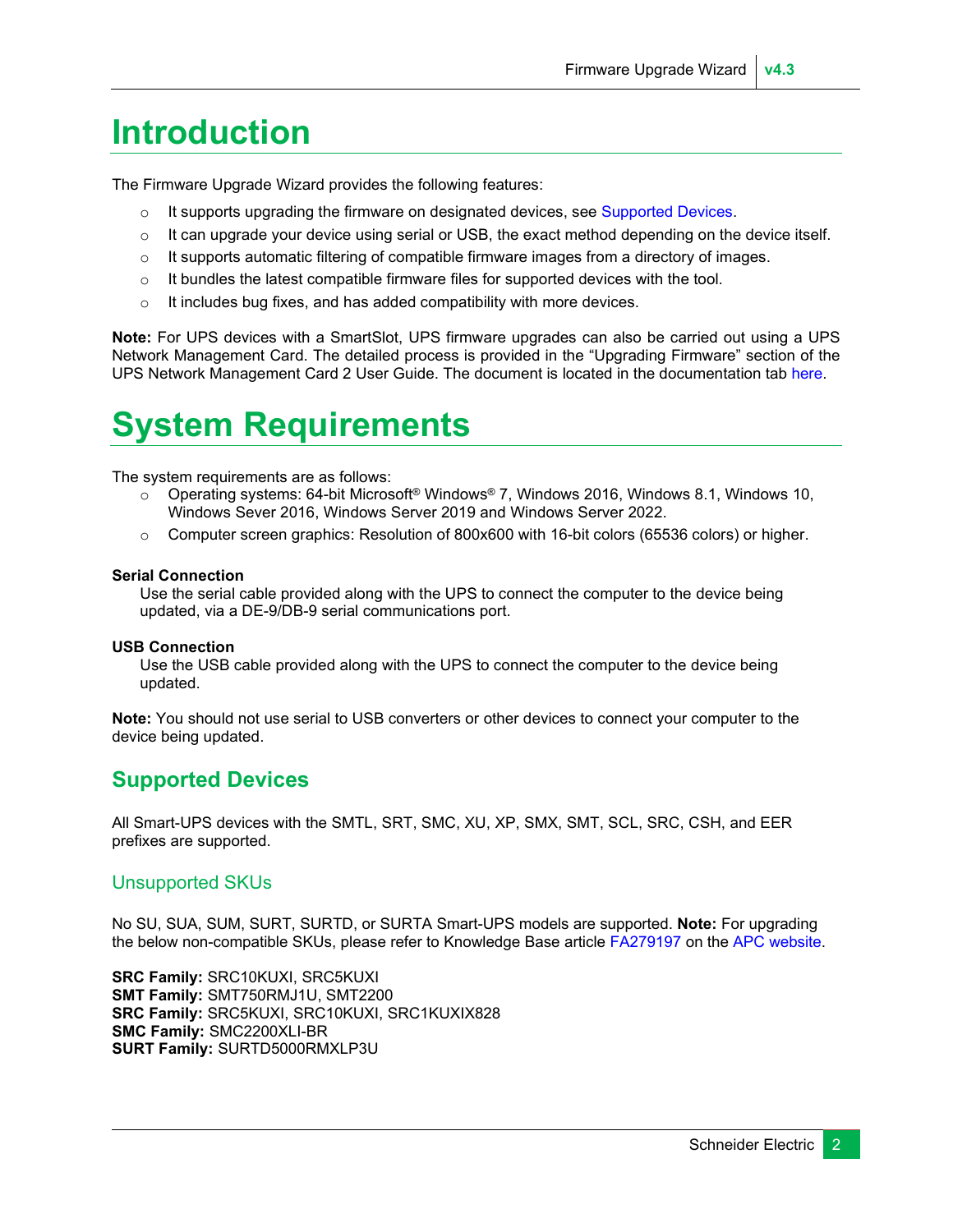#### **Usage**

#### **Upgrade Notes**

- AC utility power should be supplied to the device and the internal battery should remain connected throughout the firmware upgrade.
- Do not remove the serial/USB cable from your device while the upgrade is in progress. If the upgrade is interrupted, the UPS may crash. In this case, contact [APC Customer Support.](https://www.apc.com/us/en/support/index.jsp)
- It is recommended that the Wizard runs on a laptop or on a power-protected computer. If upgrading a UPS, do not have the UPS supply power to the computer.
- Ensure that the computer does not go to sleep, standby or hibernate due to user inactivity.
- While the Wizard allows a downgrade, this is neither recommended nor supported by Schneider Electric, unless directed by a representative of the company.
- Compatible firmware images for various devices are bundled with this software. Only use these compatible images or any approved firmware upgrade files that were supplied by Schneider Electric. Files received by other means may cause problems with the device, possibly resulting in permanent damage.
- Ensure that only one device is connected at a time to the computer for the firmware upgrade.

#### Notes for UPS Devices only

- SmartSlot cards should be removed from the UPS before a firmware upgrade of your UPS. It is also recommended that any equipment is disconnected from the UPS.
- The UPS should not be performing a runtime calibration during the upgrade.
- In the case of updating the firmware directly after plugging in a USB cable to a UPS, please ensure the USB driver installation is complete before proceeding with the upgrade.

#### **Troubleshooting**

• No software that is communicating with the device being upgraded should be running while using this Firmware Upgrade Wizard. Some software runs as a service on Windows and should be stopped (example: PowerChute Business Edition).

To access Windows services, launch "Services" from the Windows Control Panel in Administrative Tools or type "Services.msc" in the command prompt.

The PowerChute Business Edition service is called 'APC PBE Agent'. Stop this service before running the Wizard, and start it again afterward.

- If you have Bluetooth or virtual COM ports, and you want to do the upgrade using your serial port, you should manually select the COM port you want to perform the upgrade with. (This does not apply for a firmware upgrade using the USB port).
- The Firmware Upgrade Wizard will display an error message if the UPS is not capable of performing a firmware upgrade using the USB port. This will cause no harm to the device.
- The Firmware Upgrade Wizard is bundled with OpenJDK 16 and uses its 64-bit Java environment. Some operating systems might ask for confirmation to run this Java version.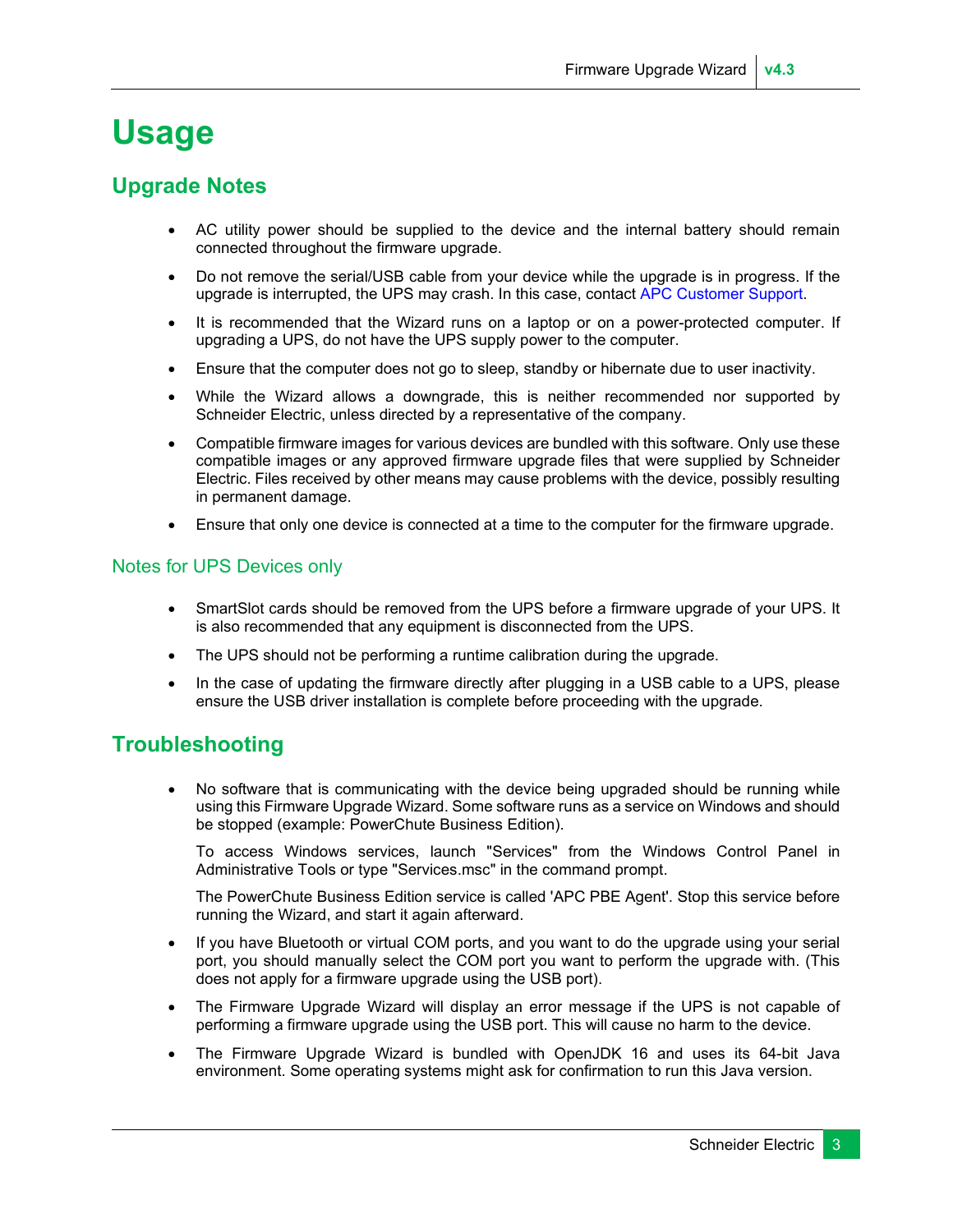#### **Firmware Upgrade Process: Step-by-Step Walkthrough**

Download the Firmware Upgrade Wizard from the [Software / Firmware page](https://www.apc.com/us/en/tools/download/index.cfm) on the APC website (select "Software Upgrades – Wizards and Configurators" from the drop-down list) or Knowledge Base article [FA279197.](https://www.apc.com/us/en/faqs/FA279197) Double-click the downloaded file, and launch the application.

# **Step One**

**NOTE:** Only authorized personnel should have access to the Firmware Upgrade Wizard.

Once you have downloaded the Firmware Upgrade Wizard, validate the signed application per the screenshot below:

| User Account Control<br>×                                                                    |    |  |  |
|----------------------------------------------------------------------------------------------|----|--|--|
| Do you want to allow this app to make<br>changes to your device?                             |    |  |  |
| Self-Extracting Package for Firmware<br>Upgrade Wizard 4.3.0                                 |    |  |  |
| Verified publisher: SCHNEIDER ELECTRIC USA, INC.<br>File origin: Hard drive on this computer |    |  |  |
| Show more details                                                                            |    |  |  |
| Yes                                                                                          | No |  |  |
|                                                                                              |    |  |  |

Confirm that the application is signed by Schneider Electric before proceeding.

### **Step Two**

Click "Yes" to start extracting the application files.

| Firmware Upgrade Wizard                          |  |
|--------------------------------------------------|--|
| Extracting the files for Firmware Upgrade Wizard |  |
| No<br><b>Yes</b>                                 |  |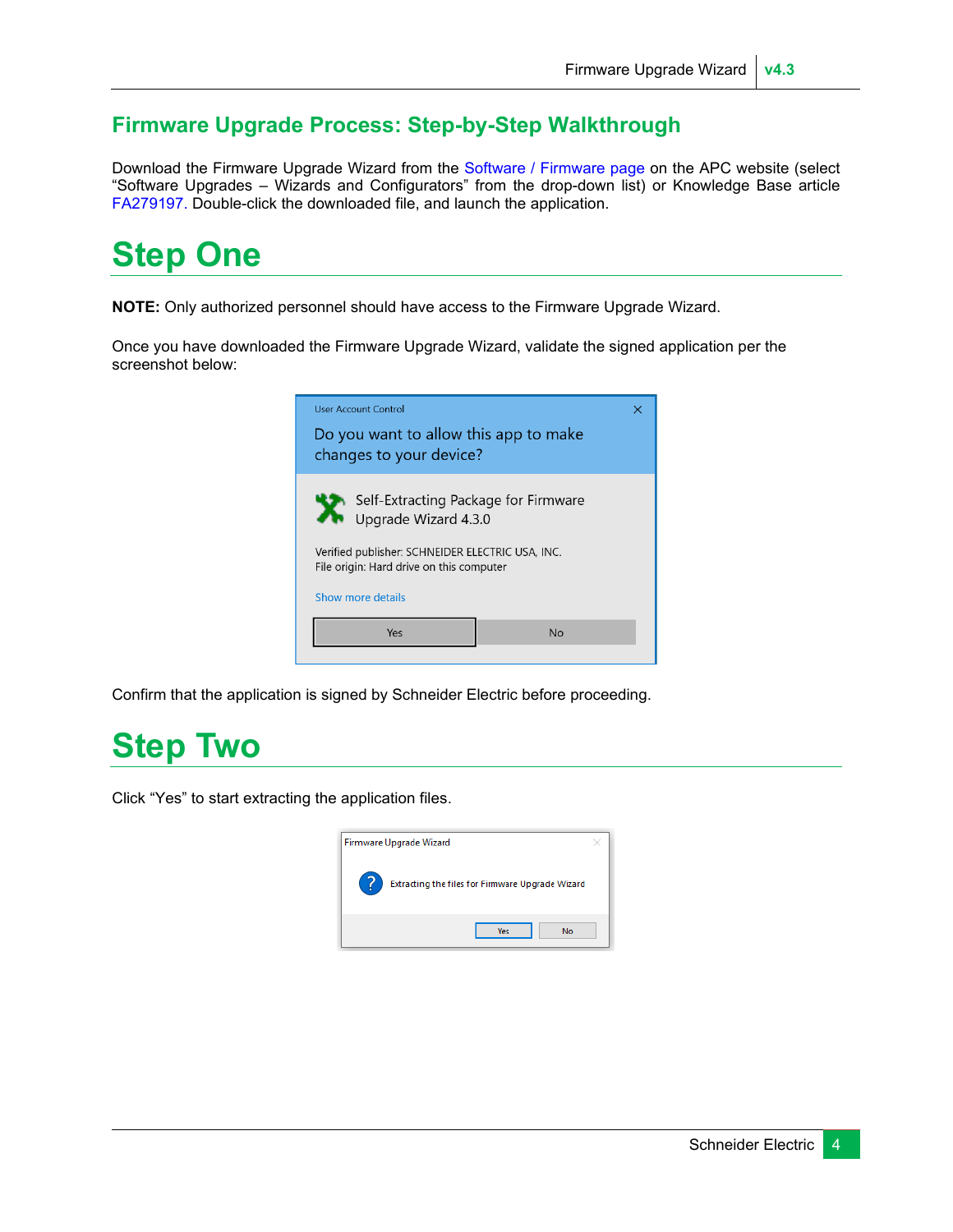### **Step Three**

Confirm that the application has valid Schneider Electric copyright before proceeding.

Click "Next" to begin.

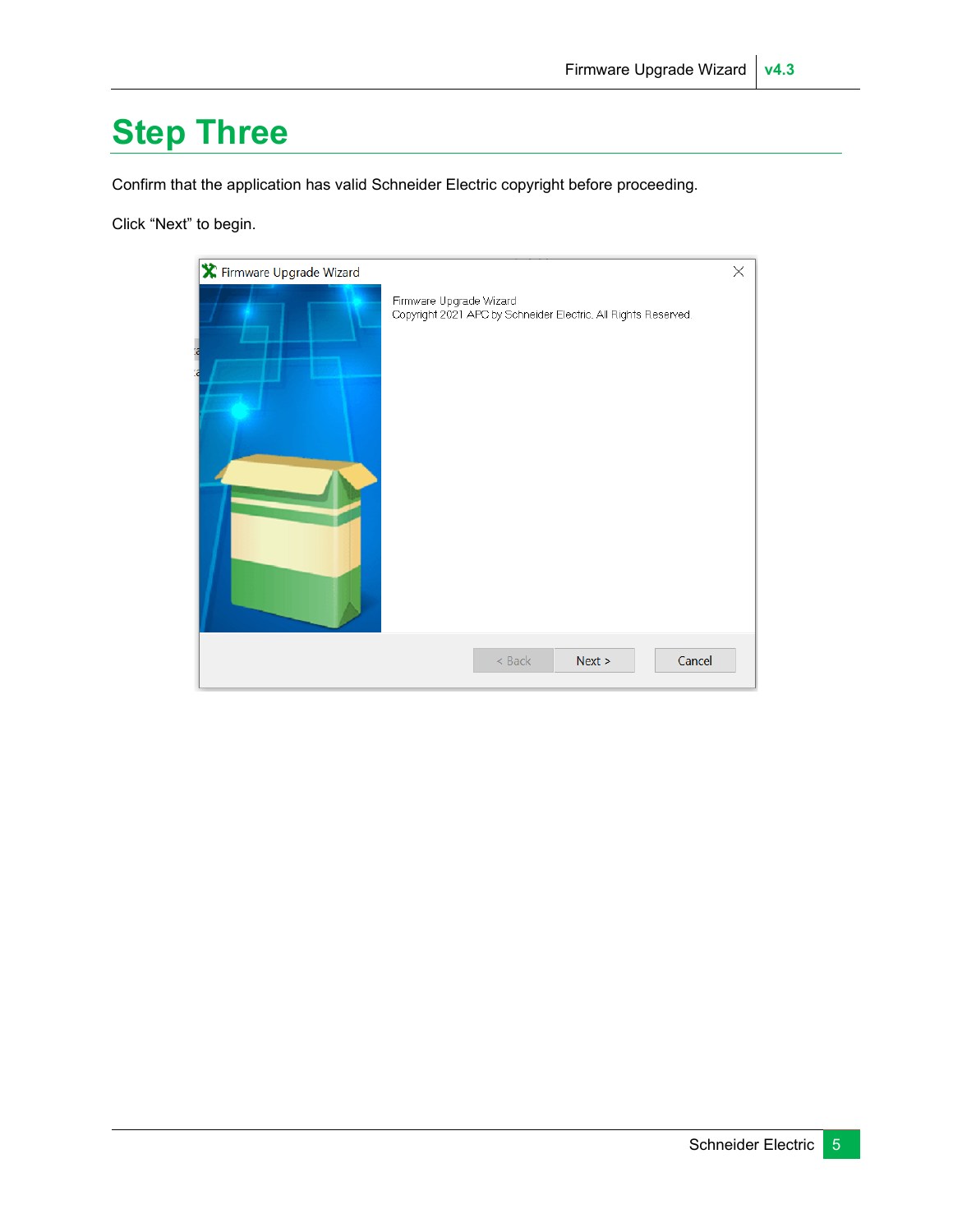#### **Step Four**

Select the destination folder, e.g. C:\Documents, to extract the firmware files and folders.

| <b>※</b> Firmware Upgrade Wizard                                                                                        | $\times$      |
|-------------------------------------------------------------------------------------------------------------------------|---------------|
| <b>Destination Folder for Files</b><br>Please select the destination folder where the package should extract the files: |               |
| Please select the destination folder:                                                                                   |               |
| C:\Users\<br>Documents                                                                                                  | <b>Browse</b> |
|                                                                                                                         |               |
|                                                                                                                         |               |
|                                                                                                                         |               |
|                                                                                                                         |               |
|                                                                                                                         |               |
| Paquet Archive<br>$<$ Back<br>Next >                                                                                    | Cancel        |

### **Step Five**

Allow up to a minute for the package files to extract and the Welcome page to appear.

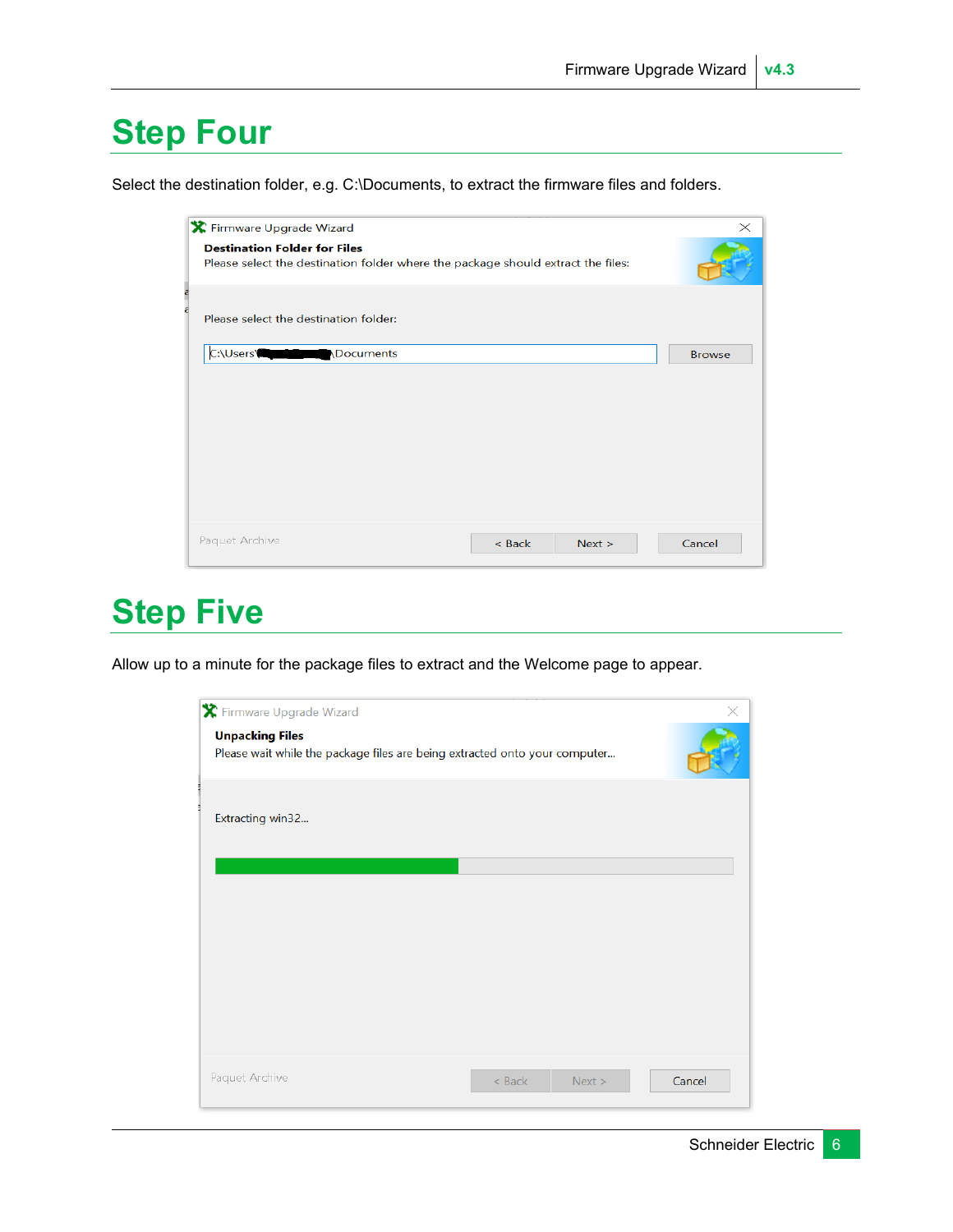### **Step Six**

Click "Next" to begin.

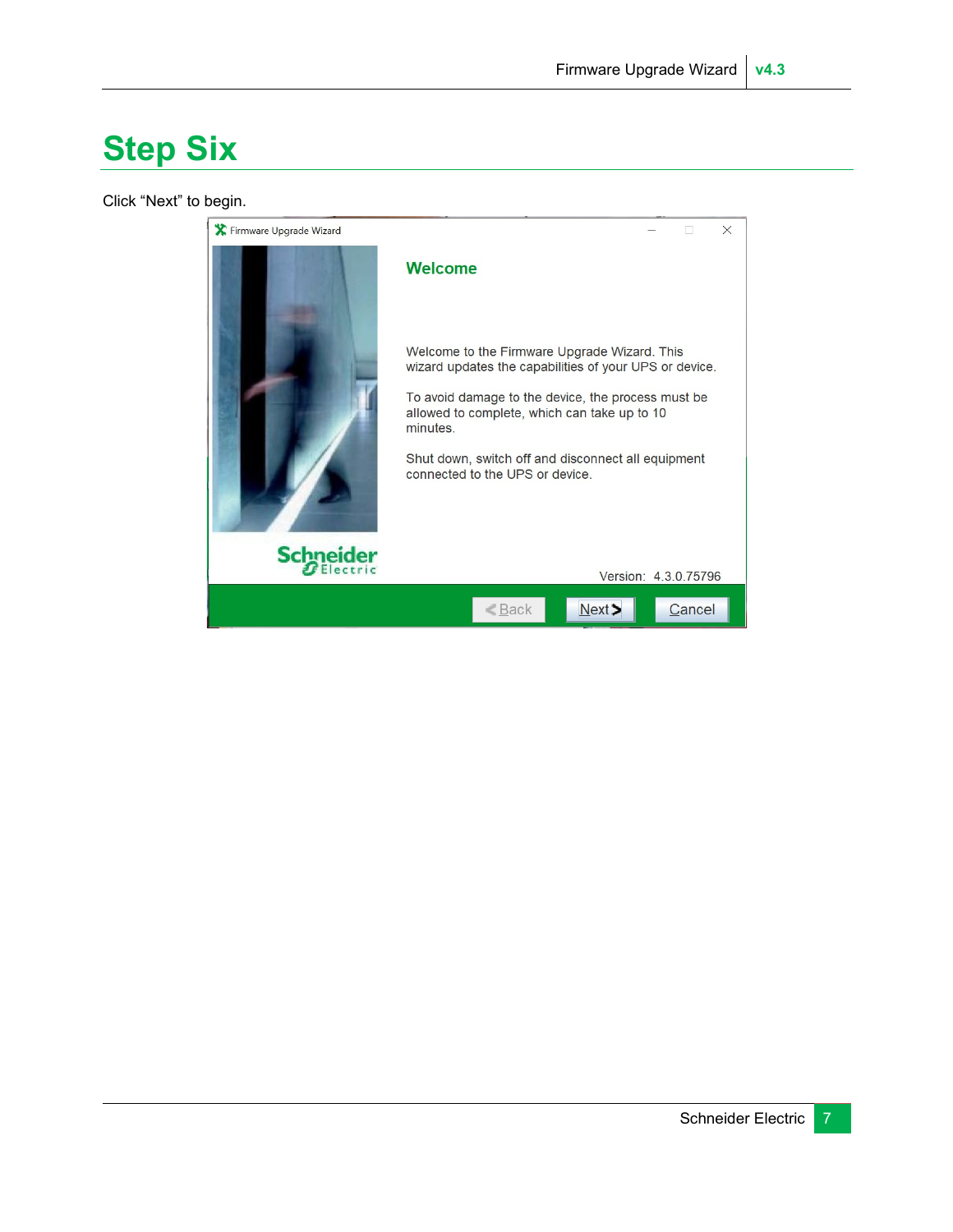### **Step Seven**

Select the "I agree to terms in the License Agreement" checkbox, and click "Next".

| Firmware Upgrade Wizard                                                                                                                                                                                                                                                                         |  |        | $\times$ |
|-------------------------------------------------------------------------------------------------------------------------------------------------------------------------------------------------------------------------------------------------------------------------------------------------|--|--------|----------|
| <b>License Agreement</b>                                                                                                                                                                                                                                                                        |  |        |          |
| Read the following license agreement carefully. Click on 'I agree' if you accept the license<br>agreement.                                                                                                                                                                                      |  |        |          |
| Schneider Electric IT Corporation - Software License Agreement                                                                                                                                                                                                                                  |  |        |          |
| This software license agreement (the "Agreement") is between Schneider Electric IT Corporation as the<br>"licensor" (hereafter referred to as "SE") and you (hereafter referred to as "Customer") for the SE software<br>(hereafter referred to as "The Software") accompanying this Agreement. |  |        |          |
| By clicking "I agree" or by downloading, installing, loading, copying, or otherwise using The Software, you<br>represent that one of the following is true:                                                                                                                                     |  |        |          |
| * You have been authorized to accept these terms on behalf of Customer (the entity on whose behalf you<br>represent that you are authorized to act).                                                                                                                                            |  |        |          |
| * You intend to be personally bound to the terms of this Agreement as Customer.                                                                                                                                                                                                                 |  |        |          |
| If you accept these terms as a representative of an entity on whose behalf you are authorized to act you may                                                                                                                                                                                    |  |        |          |
| □ agree to terms in the License Agreement                                                                                                                                                                                                                                                       |  |        |          |
| $\leq$ Back<br>Next =                                                                                                                                                                                                                                                                           |  | Cancel |          |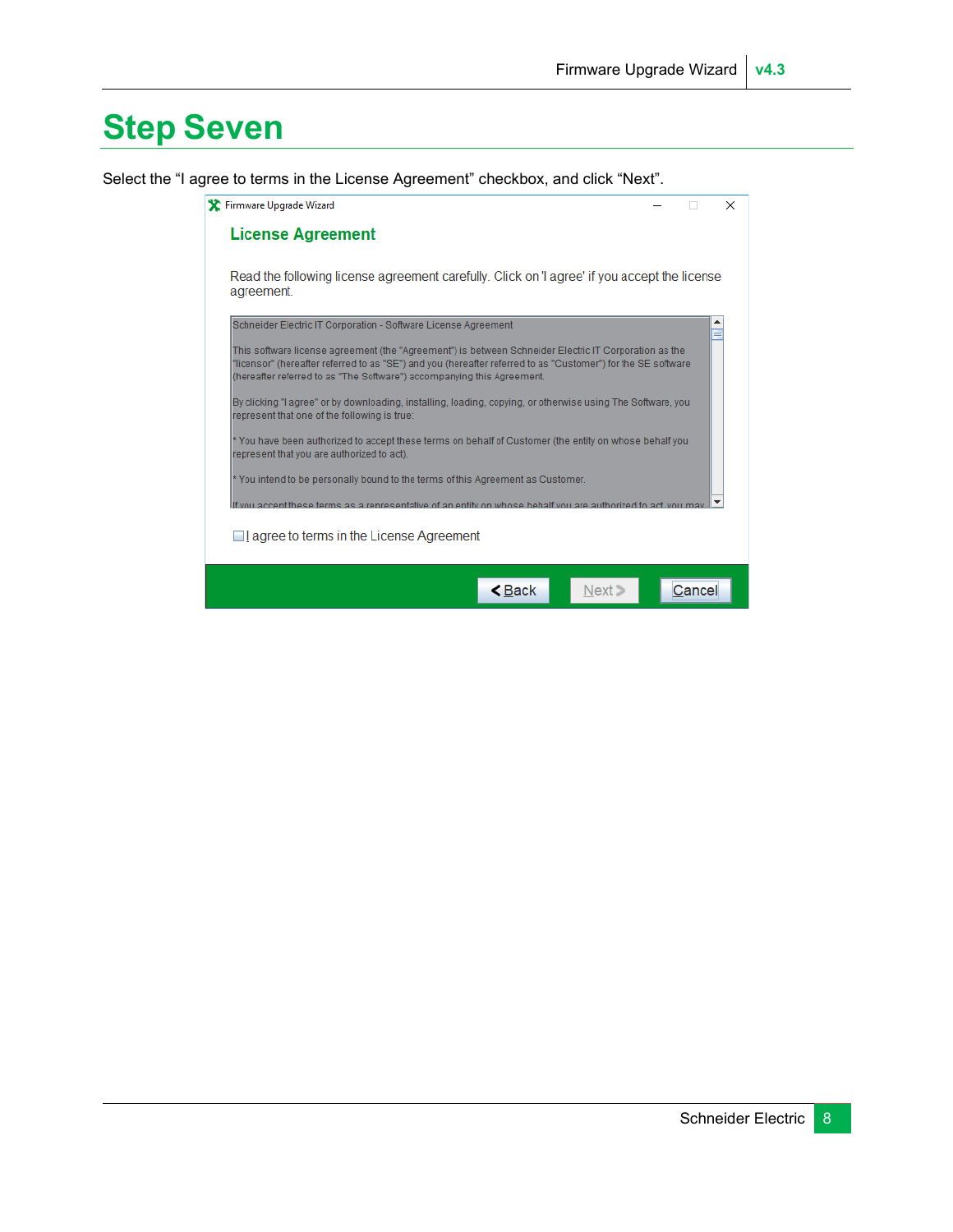# **Step Eight**

| Firmware Upgrade Wizard                                                                                                                                                                          |  |        | $\times$ |  |
|--------------------------------------------------------------------------------------------------------------------------------------------------------------------------------------------------|--|--------|----------|--|
| <b>Communication Port Selection</b>                                                                                                                                                              |  |        |          |  |
| Connect the serial cable that was supplied with your device.                                                                                                                                     |  |        |          |  |
| If you have UPS management software (ex: PowerChute Business Edition) running on<br>your computer, stop it now. Information on how to do this is available in the accompanying<br>documentation. |  |        |          |  |
| Choose the port to which your device cable is connected, or search the ports on your<br>computer automatically:                                                                                  |  |        |          |  |
| ● Search the communication ports for device                                                                                                                                                      |  |        |          |  |
| ○ Choose the computer's communication port                                                                                                                                                       |  |        |          |  |
|                                                                                                                                                                                                  |  |        |          |  |
|                                                                                                                                                                                                  |  |        |          |  |
| $\leq$ Back<br>Next                                                                                                                                                                              |  | Cancel |          |  |

The Firmware Upgrade Wizard will now search the communication ports for the UPS. The UPS is referred to on-screen as the "device". If you have set up virtual ports, it is important to manually select the correct port, the UPS is connected to, here.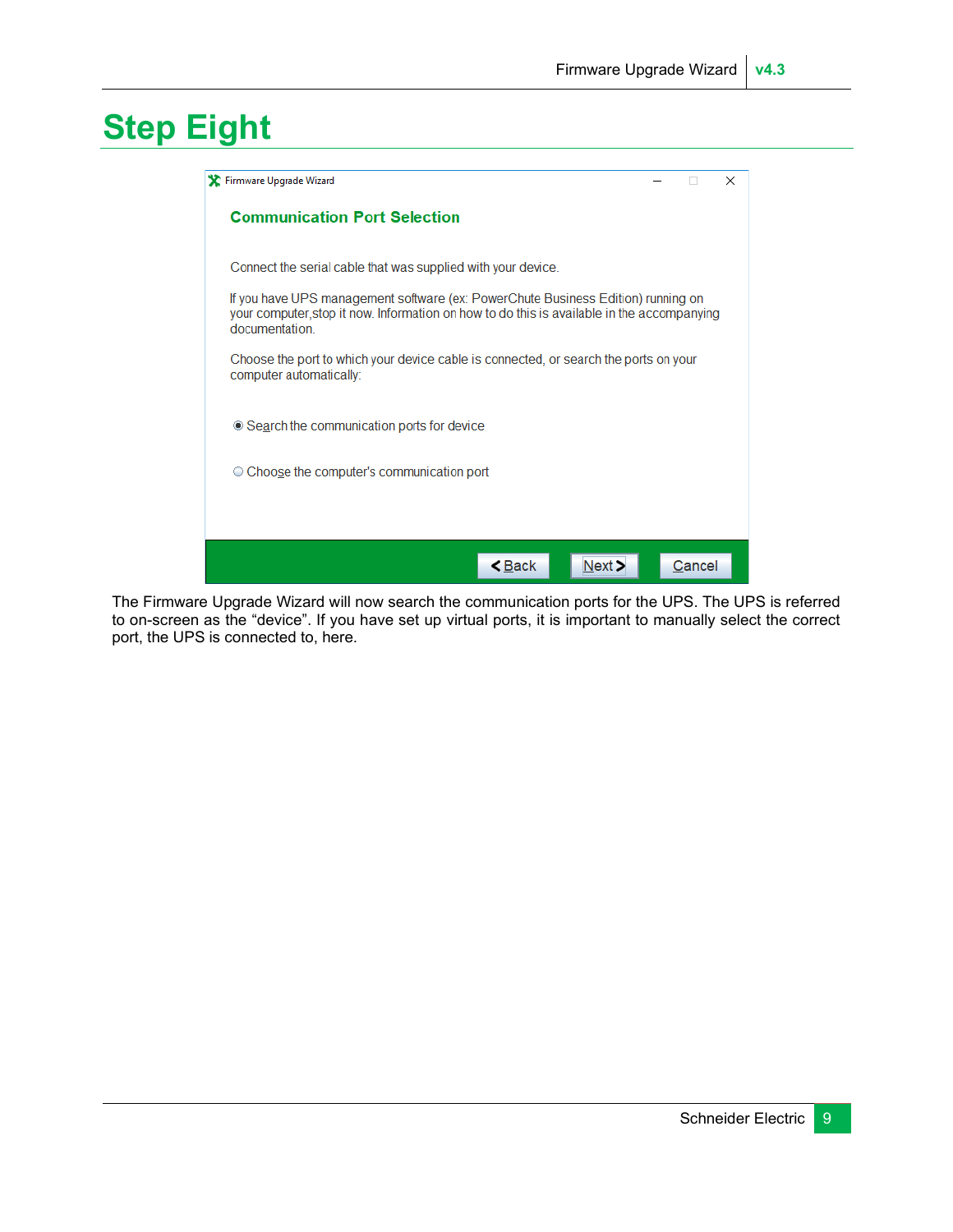If the device is connected via USB, the wizard will detect the device.



Click "Next" and the Firmware Upgrade Wizard will display the current firmware version installed on the device.

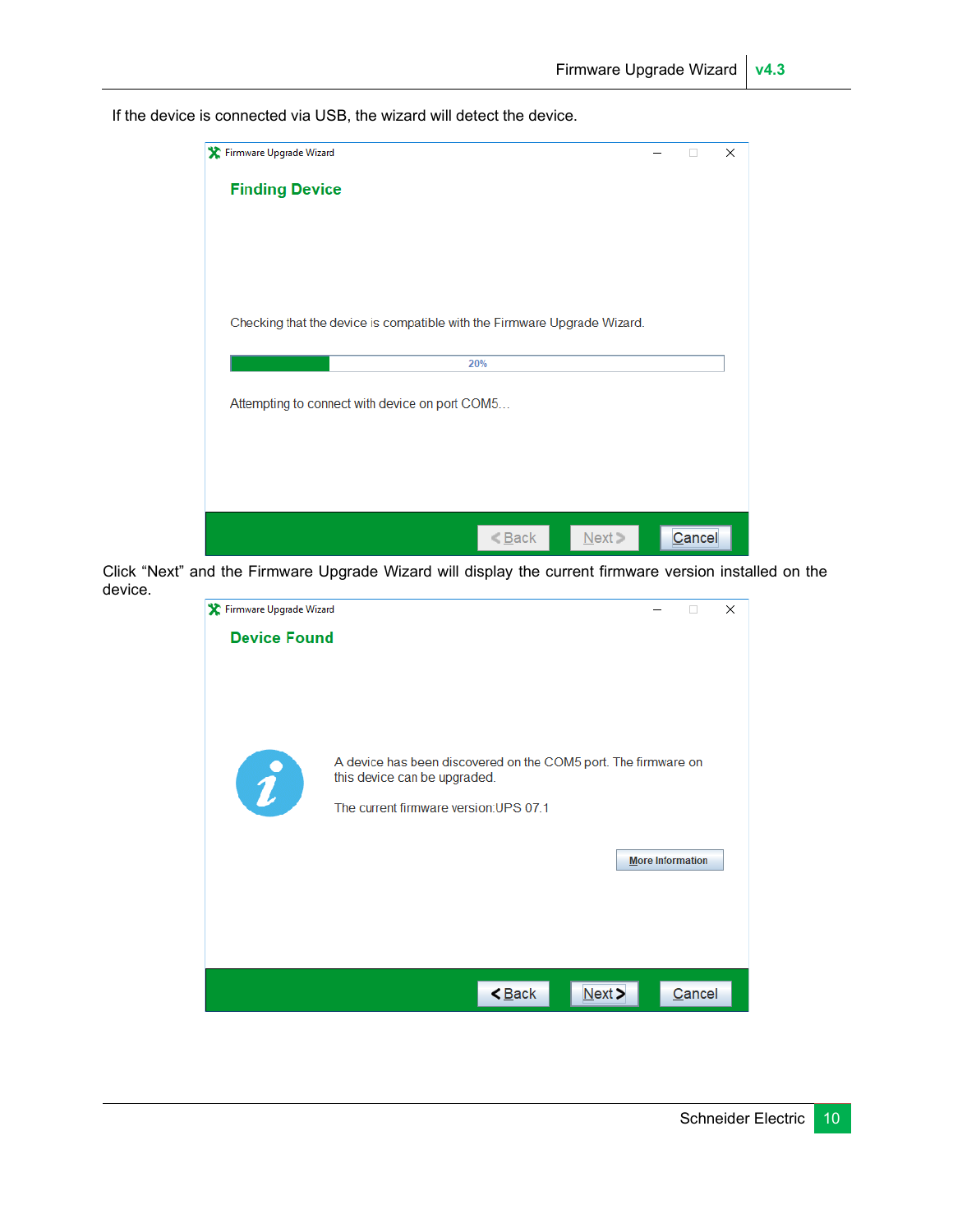### **Step Nine**

Click "Browse" to select your firmware file.



The Wizard will display the Firmware File appropriate for your device. If you want to manually select a different file, you can browse to the appropriate location. Select it, and click "Open".

| * Firmware Upgrade Wizard | <b>IFICATL LAUNT</b><br><b>Select Device Firmware</b>                            | $\times$<br>$\Box$                         |
|---------------------------|----------------------------------------------------------------------------------|--------------------------------------------|
| X Open<br>Look In:<br>n   | FirmwareFiles<br>ශ්<br>▼<br>SMT17UPS_07-1_Le.enc                                 | X<br>88 87<br><i><u><b>irmware</b></u></i> |
|                           | File Name:<br>Firmware files (*.enc) (*.img)<br>Files of Type:<br>Cancel<br>Open | ▼                                          |
|                           | $\leq$ Back<br>Browse >                                                          | Cancel                                     |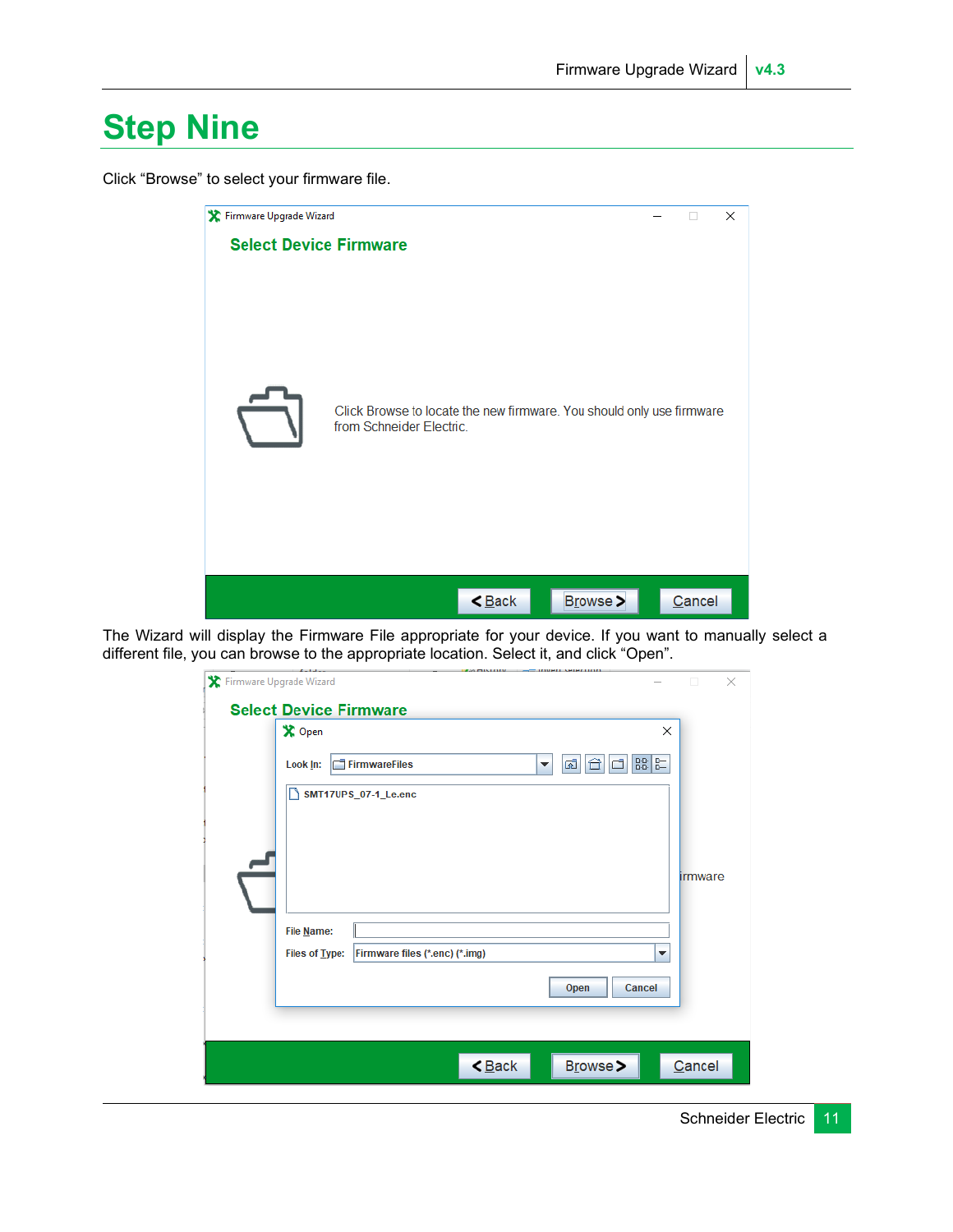The Firmware Upgrade Wizard is now ready to begin the upgrade process. The Revision Note will give detailed information on the version of the firmware.



Click "Next".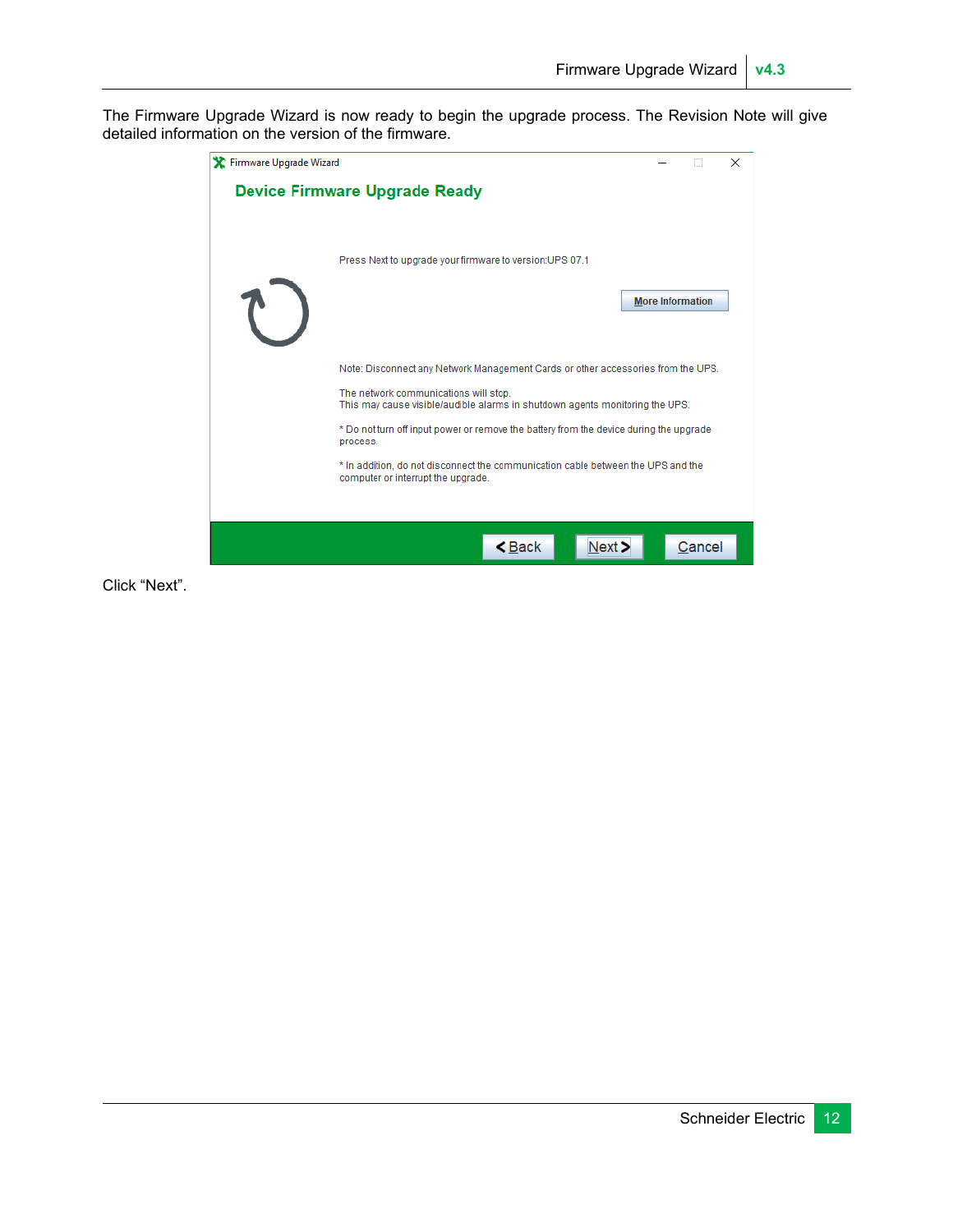# **Step Ten**

The first step is sending the upgrade file to the UPS. For some UPS devices, the Wizard may ask you to turn off the UPS before proceeding with the upgrade, so ensure the attached load is correctly shut down. For most UPS devices, the Wizard supports "Firmware Upgrade With Output On", and the UPS and its connected load do not need to be turned off.

Click "Next".

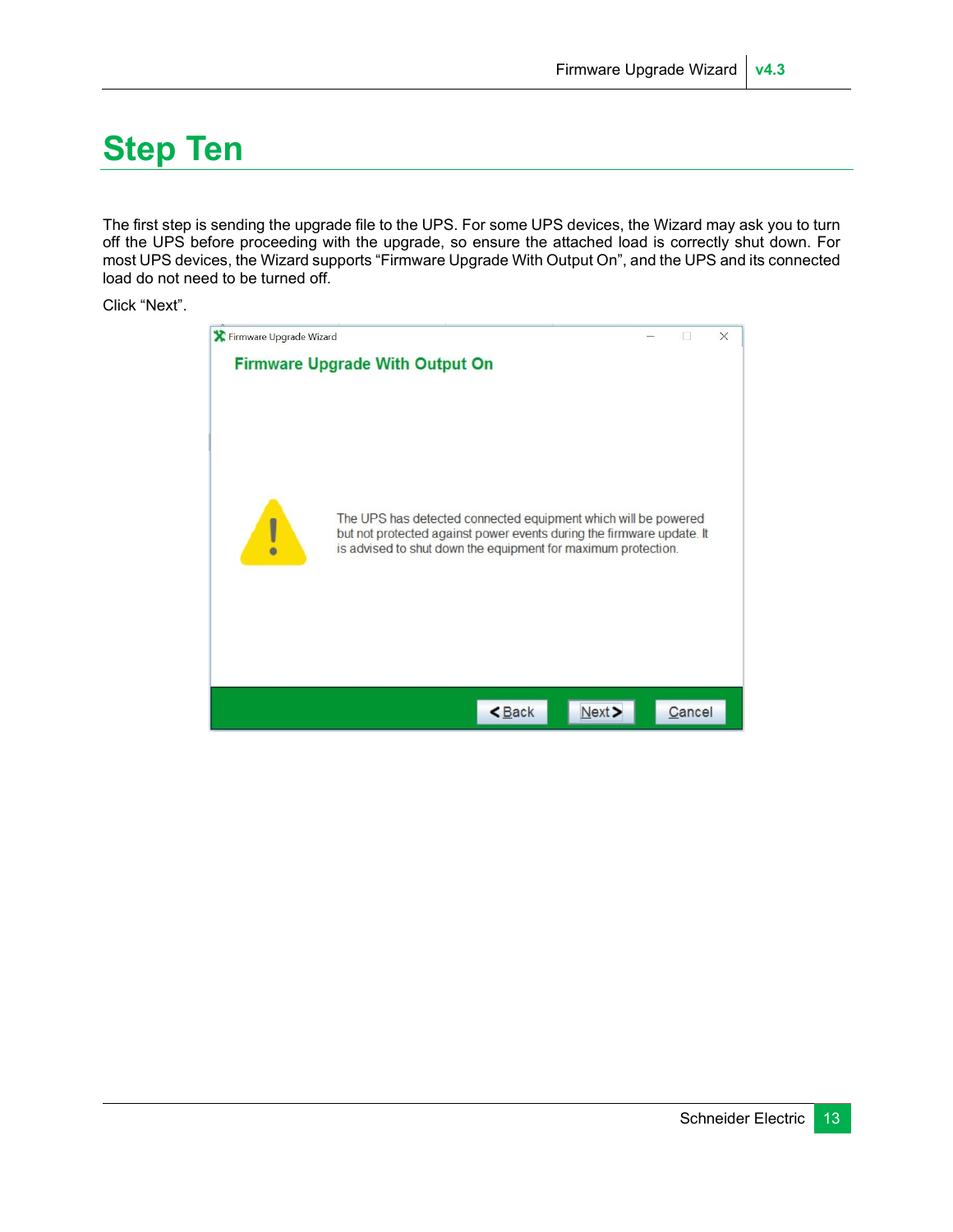

The Firmware Upgrade Wizard will now begin transferring the file to the device. This process will take approximately 5 minutes. Do not turn off power or remove the battery during this process.

| minatoo. Do not tank on power or romove the battery dailing<br>X Firmware Upgrade Wizard                                                                                                                                       |          |      |        | <br>$\times$ |
|--------------------------------------------------------------------------------------------------------------------------------------------------------------------------------------------------------------------------------|----------|------|--------|--------------|
| <b>Sending Device Firmware</b>                                                                                                                                                                                                 |          |      |        |              |
| Note: Do not turn off input power or remove the battery from the device during the<br>upgrade process. In addition, do not disconnect the communication cable between the<br>device and the computer or interrupt the upgrade. |          |      |        |              |
| Initiating the transfer                                                                                                                                                                                                        |          |      |        |              |
|                                                                                                                                                                                                                                | 8%       |      |        |              |
|                                                                                                                                                                                                                                |          |      |        |              |
|                                                                                                                                                                                                                                |          |      |        |              |
|                                                                                                                                                                                                                                |          |      |        |              |
|                                                                                                                                                                                                                                | $<$ Back | Next | Cancel |              |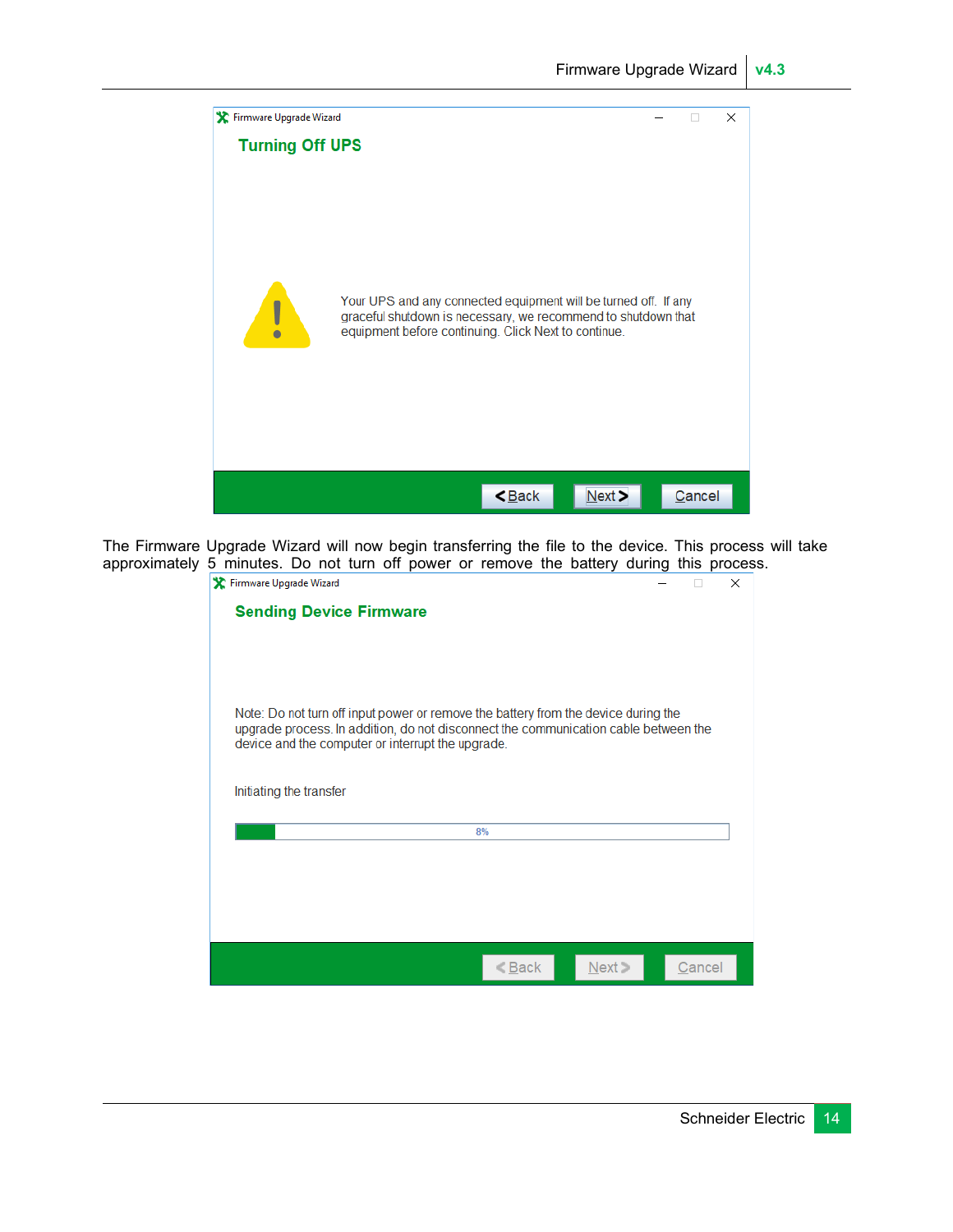The Wizard begins applying the upgrade to the UPS. This process may take a few minutes to complete.



Click "Finish" to exit the upgrade wizard before completion, or wait for the confirmation screen.